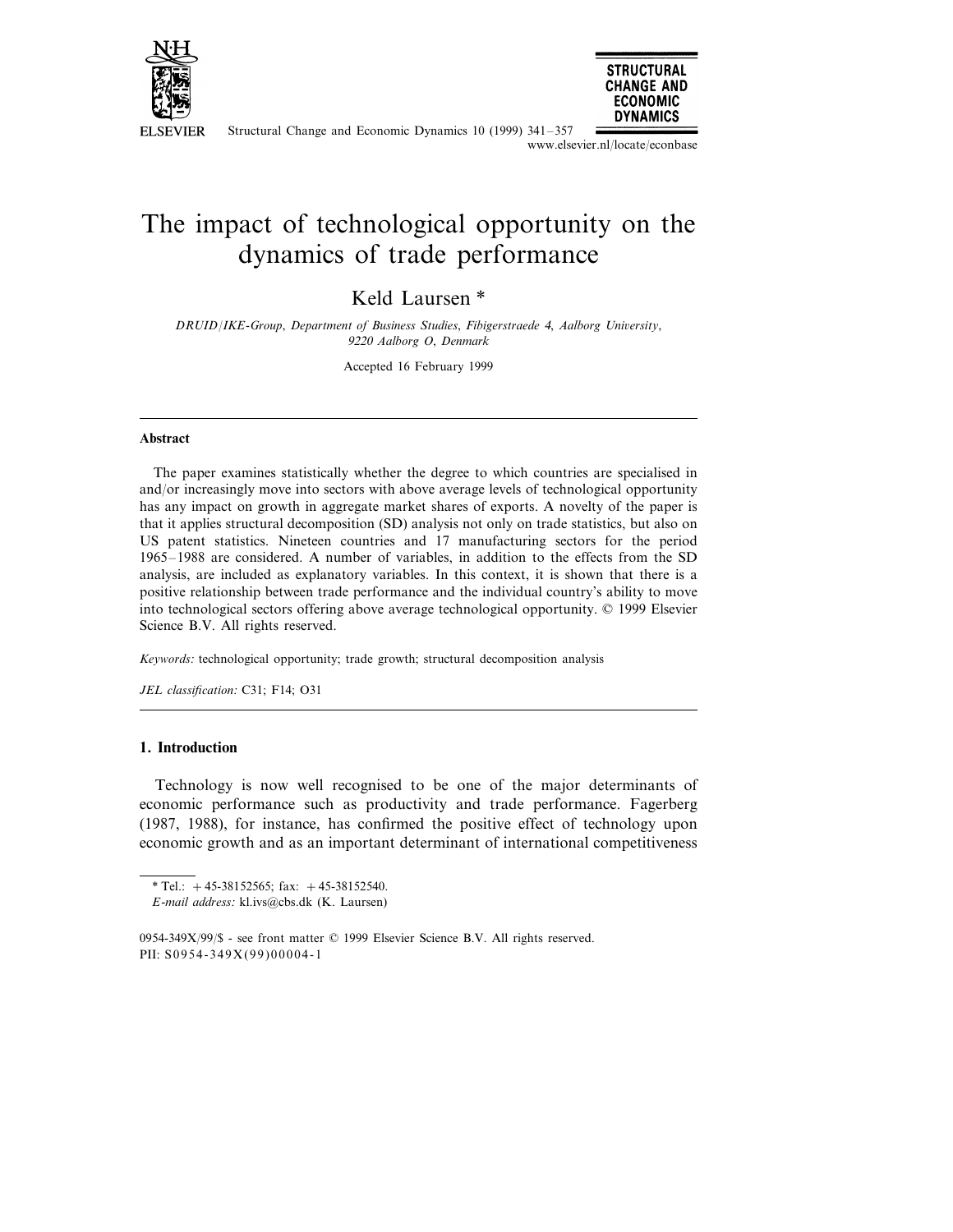at the macro level, using a combination of R&D data and patent statistics. Likewise, at the sectoral level, Soete (1981) and Dosi et al. (1990) found that technological activity (measured by patents granted in the US) had a positive impact on trade performance, in a cross-section setting. From a more dynamic point of view, Magnier and Toujas-Bernate (1994), Amable and Verspagen (1995) and Verspagen and Wakelin (1997) also found convincing support for the hypothesis of technology being an important factor in explaining trade performance.

However, this paper is more similar to the papers of Fagerberg (1988) and Amendola et al. (1993) in exploring the determinants of market share dynamics (or 'competitiveness') at the aggregate level of the country. Still, those papers aim at examining the effect of general technological activity on trade performance. The question that this paper aims at answering concerns whether countries' specialisation in, or movement into sectors offering high levels of technological opportunity<sup>1</sup> has any effect on the growth of export market shares of countries.

Section 2 briefly presents some of the literature on trade and technology. Section 3, starts off by a presentation of the data to be used, as well as with a presentation of growth rates, related to the average, in both trade and technology. Subsequently, the 'structural decomposition analysis' methodology to be applied is presented and the results of the analysis is discussed, both for what concerns technological development and for development of trade performance. Section 3 then moves on to a regression analysis, applying the decomposed effects (as well as other variables) from the first part of Section 3, in an attempt to assess the impact on aggregate export performance of countries being specialised in, or increasingly moving into, sectors offering low versus high levels of technological opportunity.

#### **2. Technological opportunity and trade growth**

The traditional explanation for trade flows assumed that technology was equally available to all countries and had instead of technology, its focus on factor endowments, and hence concentrated on factor prices. However, empirical studies show that price effects are rather weak, if at all significant (see e.g. Bairam, 1988). However, alternative theoretical explanations can been found in different strands of literature. Within the neoclassical New Trade Theories, authors like Krugman (1985) have stressed the importance of technology as an explanation, in terms of product differentiation and increasing returns to scale on the supply side, as well as in terms of differences in consumer preferences on the demand side. Within the framework of evolutionary economics, e.g. Dosi et al. (1994) have underlined the

<sup>&</sup>lt;sup>1</sup> Basically, opportunity conditions reflect the easiness of innovating, given an amount invested in technological search. In evolutionary economic theory of R&D activity—which analogises R&D to drawing a ball from an urn—technological opportunity describes the distribution of values of the balls in the urn. When technological opportunity is 'high' the distribution of draws has a higher mean than when the distribution is low (Klevorick et al., 1995, p. 188). For a thorough discussion of technological opportunities, see Malerba and Orsenigo (1990).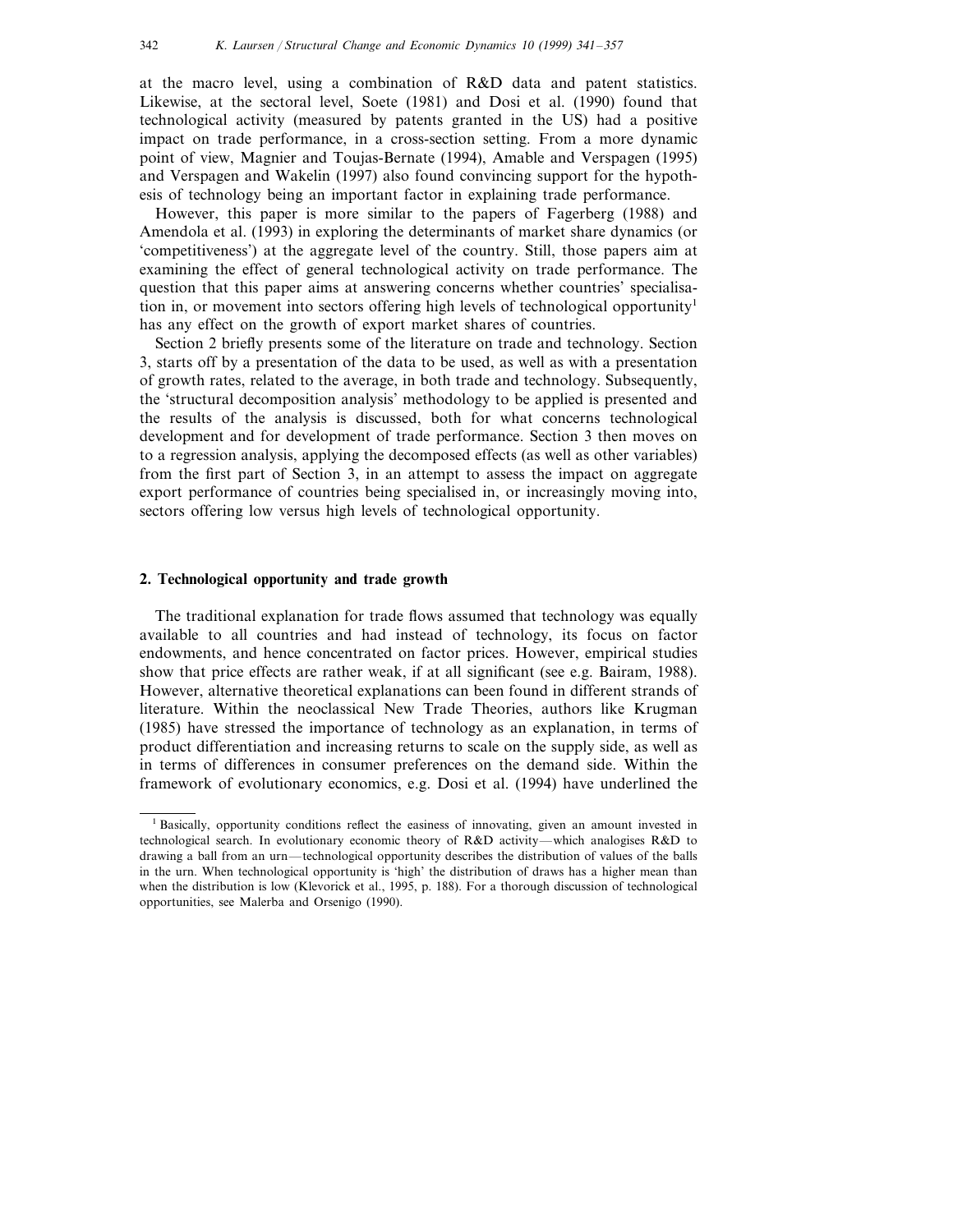importance of sector and country specific learning processes resulting in (stochastic or 'uncertain') technological innovations, in determining trade flows. Because it is assumed in evolutionary approaches that agents have limited computational capabilities, the so-called mechanism of transmission secures a certain degree of stability in trade specialisation patterns.

Common to all of the approaches mentioned so far in this section is, that they have considered various *resources* as determinants of trade flows. We shall term these contributions under the heading 'resource-based trade growth'. Hence, the hypothesis is that endowments or various aspects of technology determine trade flows, irrespective of the type of activities (e.g. agricultural products vs. electronics) the individual countries are specialised in. In contrast, a number of authors within various schools of thought—have made theoretical contributions, which implies that the type of sectors countries are specialised in matters for determining the level of trade flows. In particular, the implication of these (different) approaches is that countries specialised in sectors offering high levels of technological opportunity should experience higher growth in terms of export market shares when compared to other countries. We shall term these contributions under the heading 'specialisation-based trade growth'.

A number of formal models have considered various aspects of 'specialisationbased trade growth'.<sup>2</sup> From a neoclassical point of view, Grossman and Helpman (1991) (chapters 7 and 8 in particular) construct a two-country, two-sector growth model. The model encompasses a manufacturing sector that offers no prospect for technological change (the 'traditional sector'), while in another manufacturing sector new goods are continuously being introduced (the 'high technology sector'). Given the assumption of spill-overs being (only) national in scope, the model implies that for a country specialised in the high-technology sector, real output growth is faster in that country compared to the other country, as the overall growth rate is a weighted average of the growth rate of the two sectors. However, it should be pointed out that the fast growing country does not, in long run equilibrium, experience a higher growth rate of real consumption. The reason for this is that consumers enjoy benefits from innovation through the purchase of traded goods. Hence, the deteriorating terms of trade offsets the faster growth of output by the country specialised in 'high-tech', in the long run.

Also, the post-Keynesian approaches of demand-induced ('export-led') growth by Kaldor (1966, 1970), or the Thirlwall (1979) version in terms of 'balance-of-payments constrained' growth, look at trade and growth in an open economy setting. The emphasis in this literature lies on non-price factors of competitiveness, as price factors cannot in the long run explain increasing exports, since relative prices cannot decrease continuously in the long term. Often the post-Keynesian literature on economic growth relies on the ratio between the income elasticities of exports and imports. However, and as argued by Fagerberg (1988), the main problem is that the meaning of income elasticities for demand is unclear, as the elasticities can have a number of interpretations.

<sup>2</sup> 'Patterns of specialisation-based growth' would have been a more precise heading, but we leave out 'pattern' for reasons of exposition.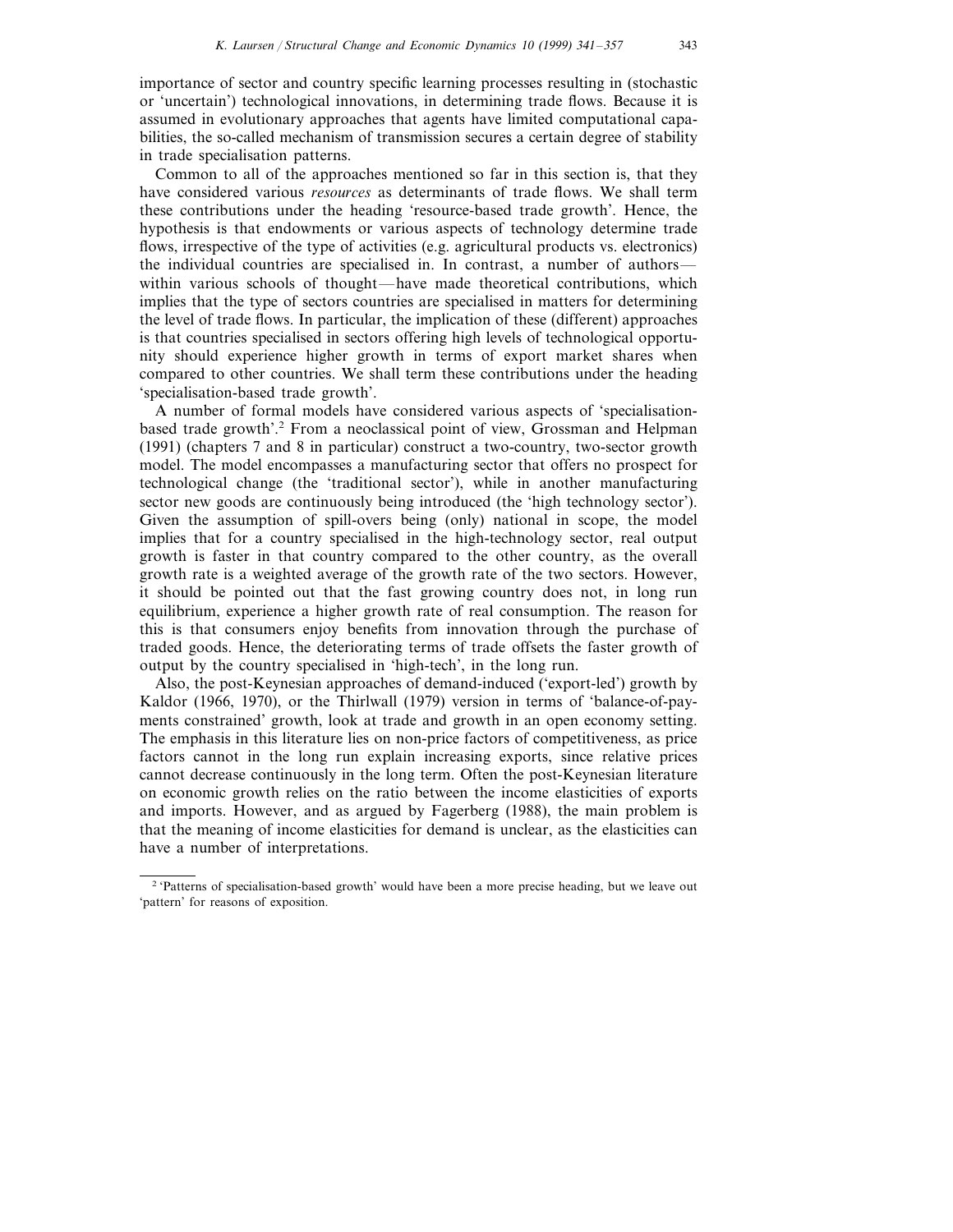From an evolutionary perspective Verspagen (1993) (chapter 8) constructs a model inspired by the post-Keynesian tradition. In the model, economic growth is basically driven by growth of exports (determined by competitiveness, mainly determined by technological factors), under a balance-of-payments constraint. In the model, a 'domestic' country competes with a 'foreign' country (the rest of the world) in a number of sectors. If the competitiveness of a country in a given sector is higher than average, the country expands its market share in that sector. An important aspect of the model, in the context of this paper, is that non-symmetric technological opportunities across sectors (as well as demand side factors; non-symmetric consumption structures) cause differences in growth rates among countries. Hence, given that the sum of the individual sectors add up to the country aggregate (there are no spill-overs in the model), aggregate market share of a country should rise, if specialised in, or is becoming increasingly specialised in, sectors offering the highest levels of technological opportunity.

The two competing hypotheses of this paper concern whether (i) growth in export market shares is due to the expansion of countries' resources only, or whether (ii) some part of the trade growth can be attributed to countries' specialisation in sectors offering high levels of technological opportunity. That is, whether there can be found any support for the 'specialisation-based trade growth' hypothesis.

#### **3. Empirical analysis**

#### 3.1. *The data*

In order to avoid too much influence of cyclical variations in export market shares (expressed in current prices), four 'peak' years, were selected from the IKE trade database; namely 1965, 1973, 1979 and 1988. These years broadly correspond to peaks in business and trade cycles. Concerning the country patenting in the US, this data was chosen to correspond to the trade data. However, because of small number problems the patents<sup>3</sup> were aggregated three years back, so e.g. that the first observation in terms of patents consists of the years 1963–1964–1965; and the last observation consists of the years 1986–1987–1988. Another reason for such a procedure is that technological development is expected to influence trade performance with some lag. The patent data used is taken from the US patent office, and concerns patent grants, dated by the year of grant. For more information on the trade and patent data, see the Appendix A to this paper.

Before exploring the relationship between technological opportunity and development in export market shares, it can be a good idea to take a closer look at how fast the 17 sectors have grown from 1965 to 1988, both in terms of trade and technology. Table 1 displays annual growth rates, related to the averages. In order to illustrate the figures given in Table 1, it can e.g. be seen that the aggregate

<sup>3</sup> The use of patents as a proxy for technological capabilities will not be discussed at length here. For a good survey of the pros and cons of the use of patent data in this context, see Pavitt (1988).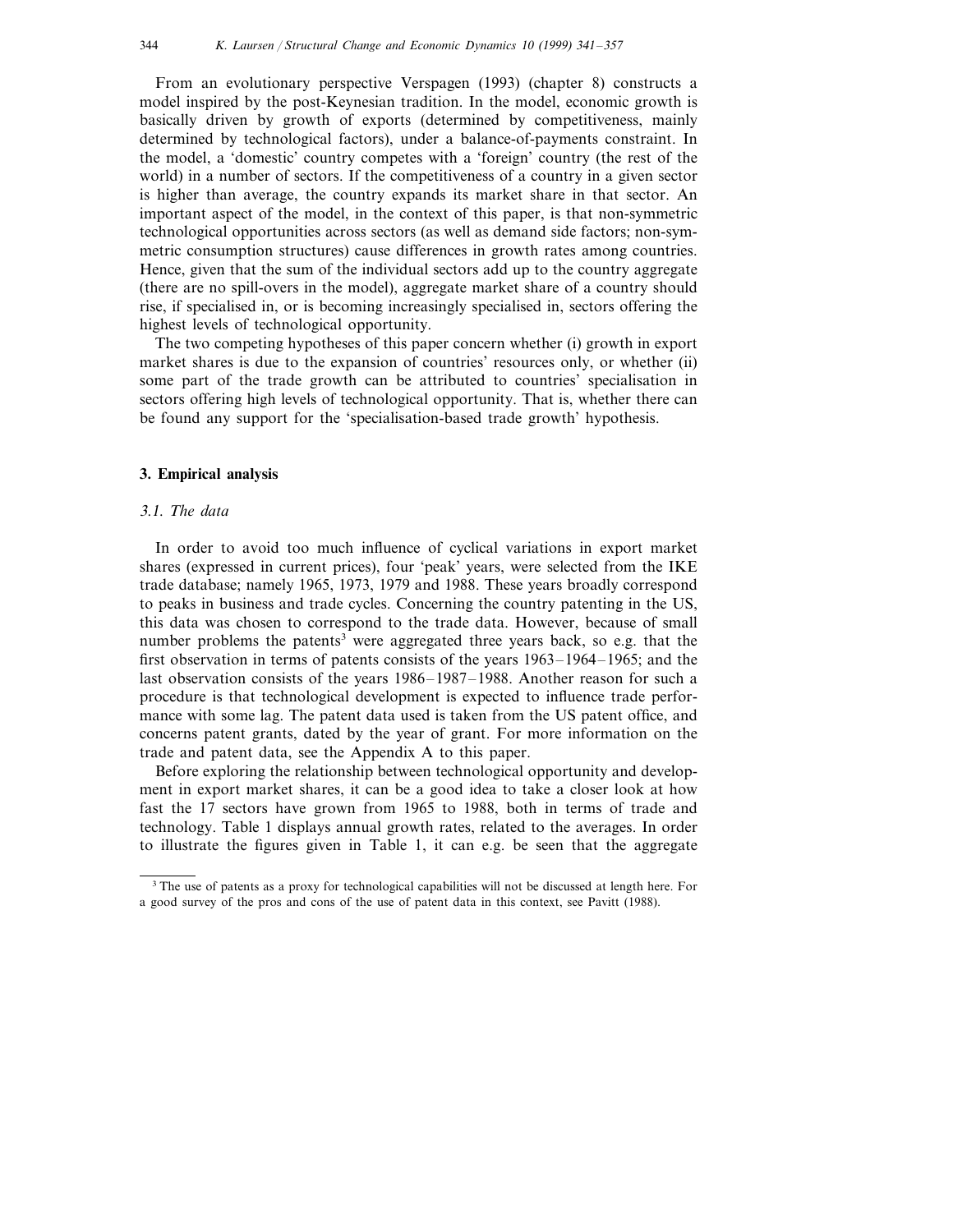growth rate in terms of numbers of patents in the sector 'office machines and computers' is 128% higher than the average growth rate of all patents. It can also be seen from the table that growth rates in terms of trade and technology are related to each other.<sup>4</sup> In other words, when sectors grow faster than the average of the world total in technology, sectors also seem to grow faster in terms of exports. There are exceptions, however: the sectors textiles, footwear and leather; stone, clay and glass; basic metals; and electrical machinery do all have different signs.

Table 1 also displays that the growth rates in relation to the mean are much more dispersed (measured by the standard deviation) across sectors in technological activity than are the growth rates in export growth across sectors.

## 3.2. *SD*-*analysis*

One way of looking at the dynamics of technological activity can be by way of applying a 'structural decomposition' (SD) analysis methodology, often used in an empirical trade context (cf. Fagerberg and Sollie, 1987), here known as constant market share (CMS) analysis. This paper is going to apply SD analysis to technology, as well as to exports.

Table 1

Annual growth rates expressed in percent of total world patenting in the US and of total OECD exports to the world 1965–1988 (percentage difference from the average) $a$ 

|                                      | 1965–1988 |          |  |
|--------------------------------------|-----------|----------|--|
|                                      | Patents   | Exports  |  |
| Food, drink and tobacco              | $-30.69$  | $-12.21$ |  |
| Textiles, footwear and leather       | 23.28     | $-15.51$ |  |
| Industrial chemicals                 | $-22.32$  | 6.60     |  |
| Pharmaceuticals                      | 246.90    | 6.10     |  |
| Rubber and plastics                  | 39.78     | 12.84    |  |
| Stone, clay and glass                | 16.18     | $-3.91$  |  |
| Basic metals                         | 2.20      | $-20.41$ |  |
| Fabricated metal products            | $-50.52$  | $-9.48$  |  |
| Non-electrical machinery             | $-80.51$  | $-6.76$  |  |
| Office machines and computers        | 128.23    | 47.49    |  |
| Electrical machinery                 | $-16.44$  | 11.01    |  |
| Communication eq. And semiconductors | 89.11     | 29.32    |  |
| Shipbuilding                         | $-106.28$ | $-29.68$ |  |
| Other transport                      | $-77.44$  | $-17.32$ |  |
| Motor vehicles                       | 12.84     | 16.83    |  |
| Aircraft                             | $-55.99$  | $-1.43$  |  |
| Instruments                          | 91.62     | 11.44    |  |
| Standard deviation                   | 88.34     | 19.36    |  |

<sup>a</sup> Source: IKE trade database and patent data delivered to MERIT by the US Department of Commerce, Patent and Trademark Office.

 $^{4}P=0.58$ , significant at the 1% level.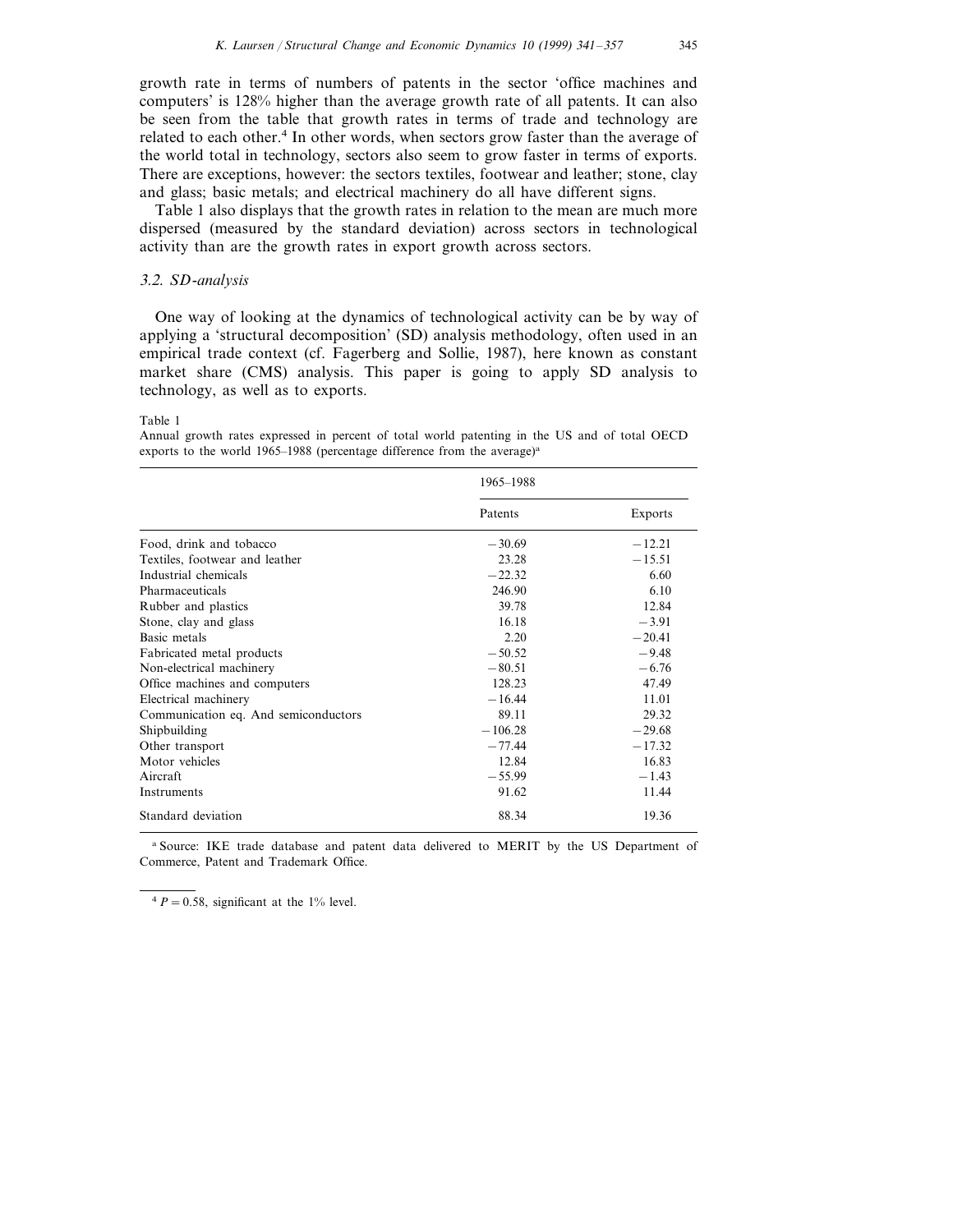In the case of technology, the starting point is whether or not a country manages to get more US patents granted as a percentage of total world US patenting over time, between two periods. As an example, Canada's share of the world's US patenting activity made up 1.28% in 1965, rising to 1.76% in 1988, this being equivalent to a growth rate of 37.9%. The basic idea of the method is then to decompose the growth rate in such a way that structural change gets isolated. It is then possible to say something about whether a rise (or fall) of a country's share of world US patenting is due to (i) the 'right' ('or wrong') specialisation pattern; (ii) a movement into sectors with fast-growing (or stagnating) technological activity; (iii) a movement out of sectors with generally stagnating technological activity (or fast-growing); and finally (iv) whether the rise (or fall) is due to the fact that the country has gained shares of patenting, assuming that the structure is the same in the two periods in question.

Below is a presentation of the methodology to be applied. Superscript *t*-1 denotes the starting year, while *t* denotes the end year.  $\Delta$  denotes a change from year *t*-1 to year *t*.

$$
p_{\mathbf{j}} = \sum_{\mathbf{i}} P_{\mathbf{ij}} / \sum_{\mathbf{i}} \sum_{\mathbf{j}} P_{\mathbf{ij}}
$$
 (a country's aggregate share of total world patents);  
\n
$$
p_{\mathbf{ij}} = P_{\mathbf{ij}} / \sum_{\mathbf{j}} P_{\mathbf{ij}}
$$
 (a country's share of a given sector in terms of patents);  
\n
$$
o_{\mathbf{i}} = \sum_{\mathbf{i}} P_{\mathbf{ij}} / \sum_{\mathbf{i}} \sum_{\mathbf{j}} P_{\mathbf{ij}}
$$
 (a sector's share of total world patents),

where  $P_{ii}$  denotes patents granted to firms in country j in sector i. The rate of change of a given country's aggregate share of total world patents  $(\Delta p_j)$  can be decomposed into:

$$
\Delta p_j = \sum_{i} (\Delta p_{ij} o_i^{t-1}) + \sum_{i} (p_{ij}^{t-1} \Delta o_i) + \sum_{i} (\Delta p_{ij} \Delta o_i).
$$
\n
$$
\Delta p_j = \sum_{i} (\Delta p_{ij} \Delta o_i).
$$
\n
$$
\Delta p_j = \sum_{i} (\Delta p_{ij} o_i^{t-1}) + \sum_{i} (\Delta p_{ij} \Delta o_i).
$$
\n
$$
\Delta p_j = \sum_{i} (\Delta p_{ij} o_i^{t-1}) + \sum_{i} (\Delta p_{ij} \Delta o_i^{t-1})
$$
\n
$$
\Delta p_j = \sum_{i} (\Delta p_{ij} \Delta o_i^{t-1}) + \sum_{i} (\Delta p_{ij} \Delta o_i^{t-1})
$$
\n
$$
\Delta p_j = \sum_{i} (\Delta p_{ij} \Delta o_i^{t-1}) + \sum_{i} (\Delta p_{ij} \Delta o_i^{t-1})
$$
\n
$$
\Delta p_j = \sum_{i} (\Delta p_{ij} \Delta o_i^{t-1}) + \sum_{i} (\Delta p_{ij} \Delta o_i^{t-1})
$$
\n
$$
\Delta p_j = \sum_{i} (\Delta p_{ij} \Delta o_i^{t-1}) + \sum_{i} (\Delta p_{ij} \Delta o_i^{t-1})
$$
\n
$$
\Delta p_j = \sum_{i} (\Delta p_{ij} \Delta o_i^{t-1}) + \sum_{i} (\Delta p_{ij} \Delta o_i^{t-1})
$$

Thus, the technology share effect measures whether a country is gaining or losing shares of world patents, assuming a fixed structure in the two periods. The structural technology effect measures whether a country is gaining or losing patent shares because of a 'right' or a 'wrong' specialisation pattern. Finally, the technology adaptation effect measures whether a country is gaining or losing shares because of an active movement into (or out of) the 'right' sectors or a movement out of (or into) the 'wrong' sectors. However, since, for instance, a positive value of the latter effect can be caused by either a movement into to 'right' or a movement out of the 'wrong' sectors, it can be useful to further decompose the 'technology adaptation effect' and distinguish between a 'technology growth adaptation effect' (positive, if a country moves into the fast-growing sectors) and a 'technology stagnation adaptation effect' (positive, if a country moves out of the stagnating sectors):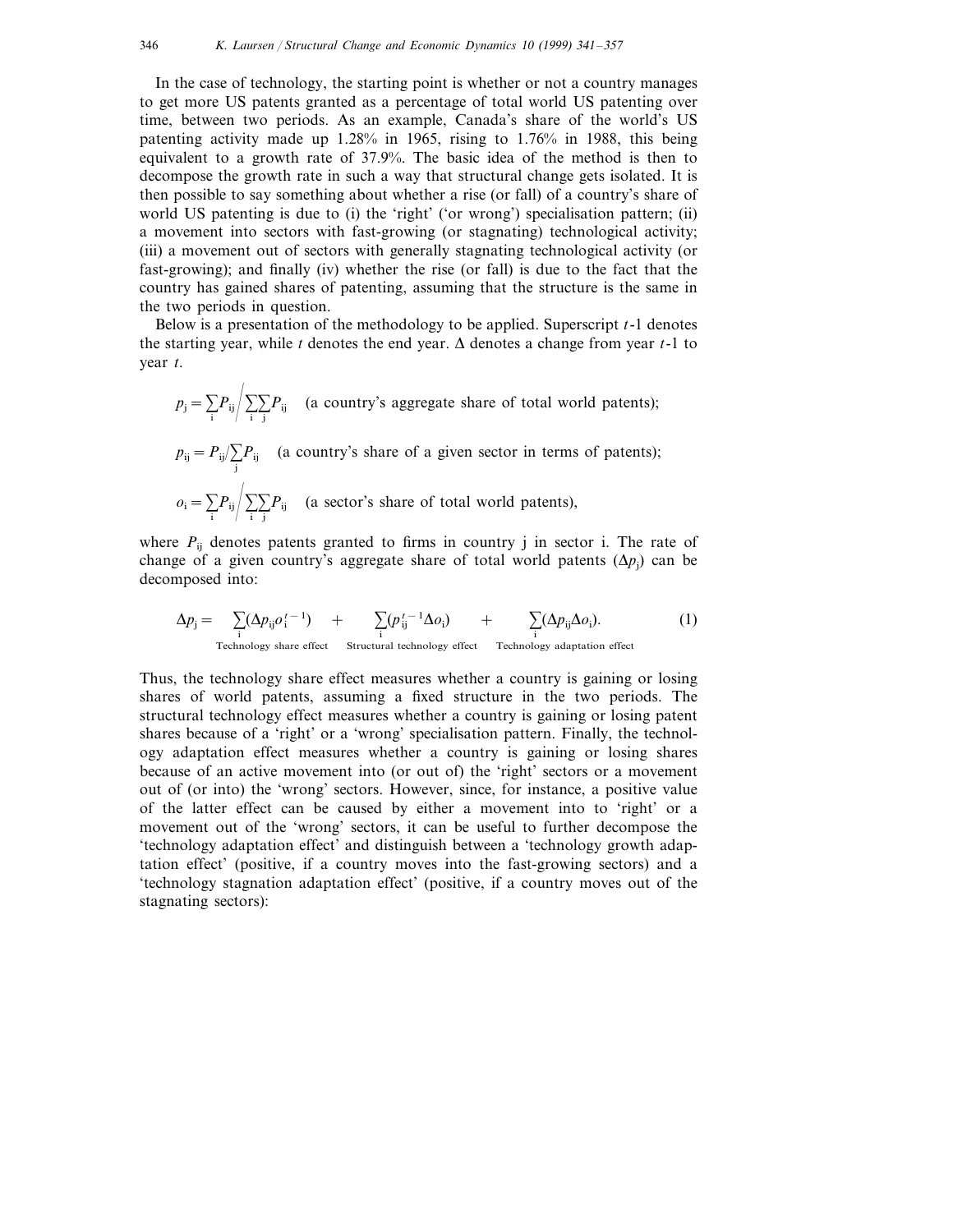$$
\sum_{i} \Delta p_{ij} \Delta o_i = \sum_{i} (\Delta p_{ij} (\Delta o_i + |\Delta o_i|)/2)
$$
\nTechnology adaptation effect\n
$$
+ \sum_{i} (\Delta p_{ij} (\Delta o_i - |\Delta o_i|)/2) .
$$
\n(2)

i Technology stagnation adaption effect

Thus, in other words, if Eq. (2) is inserted into Eq. (1), we get that the four components, namely the 'technology share effect', the 'structural technology effect', the 'technology growth adaptation effect', and the 'technology stagnation adaptation effect' add up to the total rate of change  $(\Delta p_j)$  of a given country's share of the world's total patents granted in the US.

The relative growth of a sector in terms of patents is argued to reflect whether growth in technological opportunity is relatively high or low in that sector. In this way, e.g. Cantwell and Andersen (1996) and Meliciani and Simonetti (1998) have applied growth rates of patents as measures of technological opportunities. Applying the results of Yale Survey as a more direct indicator of technological opportunity, Nelson and Wolff (1997) showed that technological opportunity and R&D intensity are indeed closely related. If growth rates in patents are used as a proxy for technological opportunities, a possible interpretation of the three latter effects is that these effects measure a given country's access to sectors with relatively high levels of technological opportunity.

If the structural effect for a country is positive and high, this means that the country has been 'fortunately' specialised in the initial year; being specialised in sectors which has generally experienced high levels of technological opportunity (indicated by high levels of patenting growth). Following the same logic, if the two latter effects are high and positive, it indicates that a country has *actively* (that is, faster than average) moved into sectors with higher levels of technological opportunity (the growth adaptation effect), or actively moved out of a sector with lower technological opportunity (the stagnation adaptation effect).

A drawback using the SD methodology on patents is that it is well known that the propensity to patent differ across sectors (Levin et al., 1987; Pavitt, 1988). As the methodology applies first differences, large sectors will tend to grow faster than small sectors. However, this problem is common to all studies looking at aggregate patenting (e.g. Fagerberg, 1988; Amendola et al., 1993).<sup>5</sup> An alternative procedure could, in the present setting, be to use a specialisation figure for the fastest growing sectors (say the top  $20\%$ ) as e.g. done by Cantwell and Andersen (1996) and by Meliciani and Simonetti (1998). However, such a procedure suffers from the exclusion of a large part of the variation in the data material. The SD analysis looks at all the data.

The decomposition can also be conducted for growth in export market shares:

 $5$  If a country is specialised in sectors with a high propensity to patent, aggregate patent growth will be higher compared to a situation in which the country is specialised in a sector with an average propensity to patent.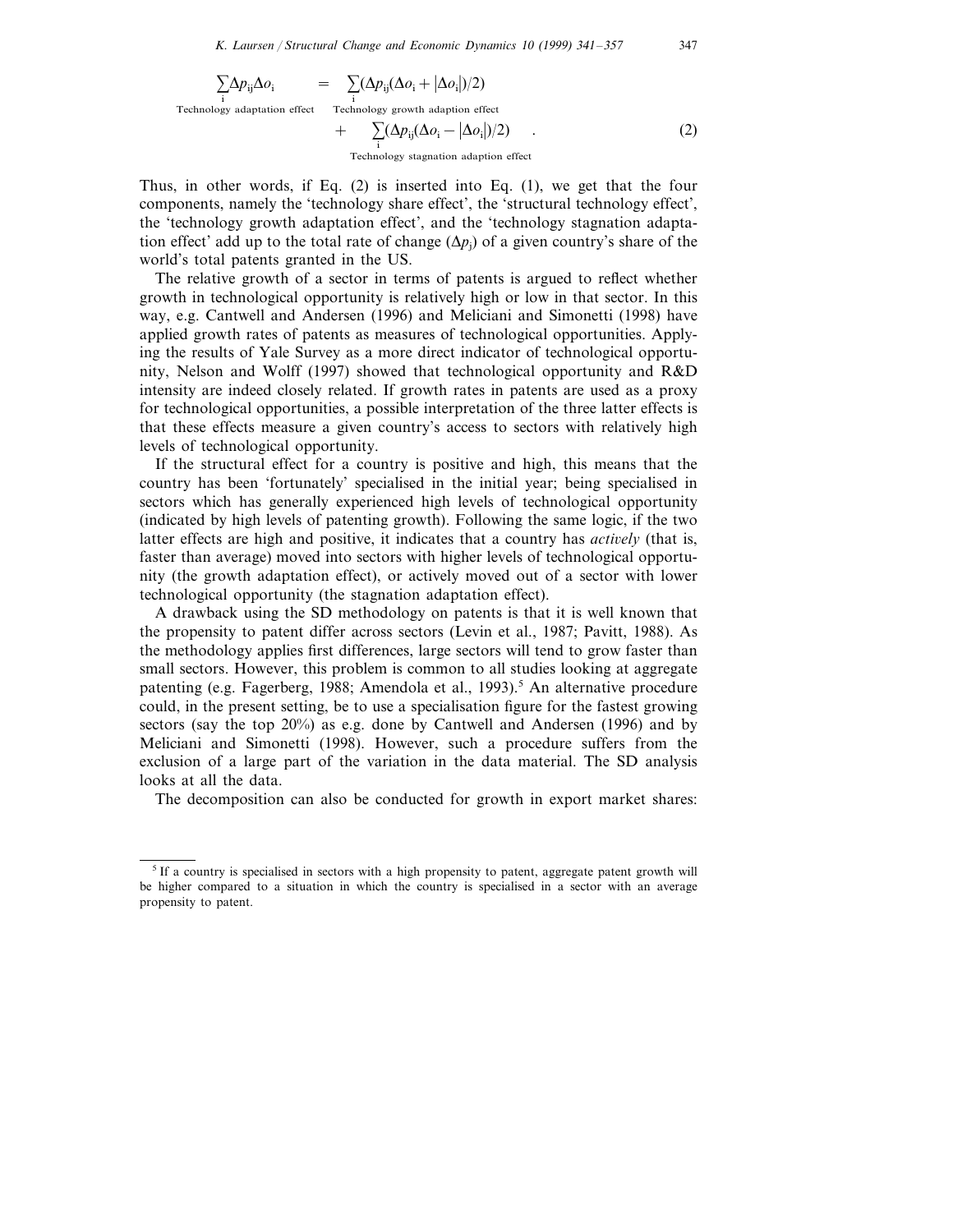$$
\Delta x_{j} = \sum_{i} (\Delta x_{ij} y_{i}^{t-1}) + \sum_{i} (x_{ij}^{t-1} \Delta y_{i}) + \sum_{i} (\Delta x_{ij} \frac{\Delta y_{i} + |\Delta y_{i}|}{2})
$$
  
Market share effect. Structural market effect. Market growth adaptation effect

Market share effect Structural market effect

$$
\sum_{i} \left( \Delta x_{ij} \frac{\Delta y_i - |\Delta y_i|}{2} \right)
$$
  
Market stagnation adaptation effect

(3)

where:

$$
x_{\rm j} = \sum_{\rm i} X_{\rm ij} / \sum_{\rm i} Y_{\rm ij}
$$

 $+$ 

(a country's aggregate share of OECD exports to the world);

$$
x_{ij} = X_{ij} / \sum_{j} X_{ij}
$$
 (a country's share of a given sector in terms of exports);  

$$
y_{i} = \sum_{i} X_{ij} / \sum_{j} X_{ij}
$$
 (a sector's share of total OECD exports to the world)

where  $X_{ii}$  denotes exports by firms situated in country j in sector i.

Table 2 displays the results of the 'constant market share' calculations. Generally speaking, 'catching up' countries (such as Japan, Austria, Finland, Greece, Ireland, Italy, Portugal, Spain and Turkey<sup> $6$ </sup> have had high levels of growth rates in terms of aggregate exports. The initial (1965) sectoral specialisation of these countries have, however, had a significant negative impact on the overall export performance, since the structural market effect is negative for all these 'catch up' countries. Likewise, most of these countries (all except Japan) have further moved into sectors offering low levels of market opportunity, as displayed by the negative impact of the 'market stagnation effect' on overall performance. The reason for these countries moving increasingly into sectors offering low levels of market opportunity might be path-dependence (David, 1985; Arthur, 1989) in trade specialisation, as countries might deepen their specialisation in sectors where already strong (Krugman, 1987), disregarding that these sectors might be offering low market opportunities. The table also shows that only a small group of countries have been initially specialised in sectors offering high levels of market opportunity, namely initially rich countries such as the US, Germany, Switzerland and Great Britain. Thus, these countries appear to have benefited from the observed strong stability in export specialisation (Dalum et al., 1998).

Table 3 shows the results of the 'constant technology share' analysis. It can be seen that most 'catching up' countries (Japan, Finland, Ireland, Spain, Austria, Italy and Turkey) have experienced very high levels of growth in terms of technology, measured as shares of US patents. At the same time, these countries generally appear to have been specialised in the 'wrong' (i.e. sectors offering lows levels of technological opportunity) sectors in 1965, since the structural technology effect is negative for these countries. An interesting feature is that Japan already in 1965 tended to be specialised in sectors offering higher levels of technological opportunity than the average in the period 1965–1988. This is to be compared with

 $6 \text{ D}x_i>10\%$ .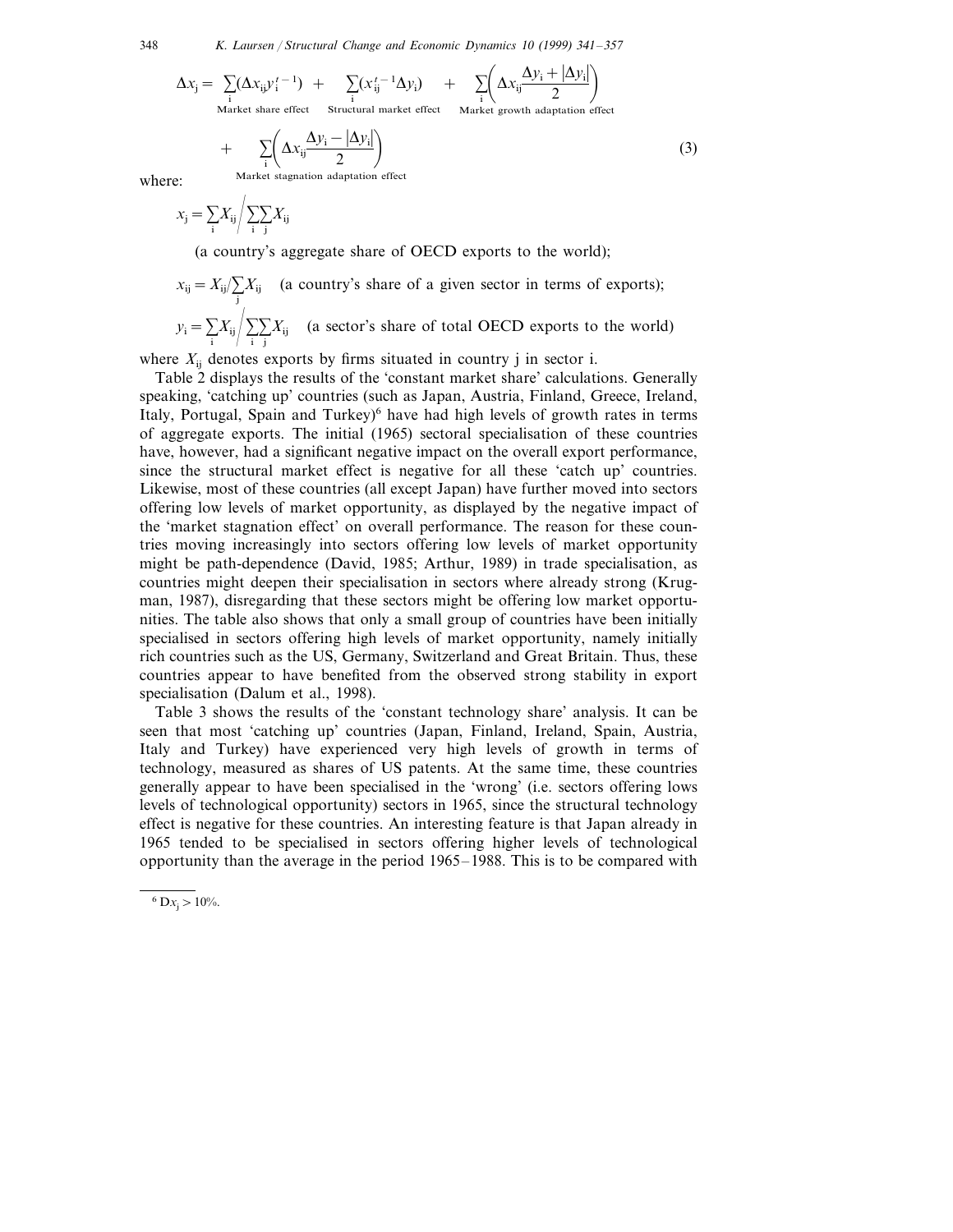| Country        | Share 1965 | Share 1988 | Total change<br>$(\%)$ | MS-effect | Structural<br>market effect | Market growth<br>adaptation effect | Market stagnation<br>adaptation effect |
|----------------|------------|------------|------------------------|-----------|-----------------------------|------------------------------------|----------------------------------------|
| Canada         | 3.90       | 4.25       | 8.84                   | 1.10      | $-8.34$                     | 10.57                              | 5.51                                   |
| <b>USA</b>     | 21.20      | 14.64      | $-30.92$               | $-37.49$  | 8.43                        | $-6.90$                            | 5.03                                   |
| Japan          | 8.24       | 16.21      | 96.76                  | 70.19     | $-13.40$                    | 39.81                              | 0.16                                   |
| Austria        | 1.22       | 1.60       | 31.20                  | 47.00     | $-15.51$                    | 8.04                               | $-8.35$                                |
| Belgium        | 5.66       | 4.51       | $-20.32$               | $-11.79$  | $-13.46$                    | $-0.15$                            | 5.08                                   |
| Denmark        | 2.01       | 1.38       | $-31.32$               | $-17.88$  | $-16.15$                    | $-1.34$                            | 4.05                                   |
| Finland        | 0.42       | 0.72       | 72.66                  | 116.27    | $-23.19$                    | 12.56                              | $-32.97$                               |
| France         | 8.72       | 8.77       | 0.50                   | 4.77      | $-1.64$                     | $-2.35$                            | $-0.29$                                |
| Germany        | 16.89      | 18.19      | 7.68                   | 7.40      | 7.40                        | $-3.93$                            | $-3.20$                                |
| Greece         | 0.15       | 0.25       | 70.18                  | 140.92    | $-23.62$                    | 1.18                               | $-48.30$                               |
| Ireland        | 0.37       | 1.05       | 187.28                 | 165.66    | $-23.88$                    | 65.07                              | $-19.57$                               |
| Italy          | 6.31       | 7.05       | 11.65                  | 26.79     | $-0.94$                     | $-5.60$                            | $-8.60$                                |
| Netherlands    | 5.21       | 5.05       | $-3.07$                | 4.57      | $-2.52$                     | $-3.97$                            | $-1.16$                                |
| Norway         | 1.17       | 0.78       | $-33.68$               | $-10.61$  | $-24.45$                    | $-0.23$                            | 1.62                                   |
| Portugal       | 0.43       | 0.56       | 29.14                  | 62.71     | $-20.90$                    | 5.72                               | $-18.40$                               |
| Spain          | 0.65       | 2.05       | 214.69                 | 239.51    | $-17.04$                    | 39.50                              | $-47.28$                               |
| Sweden         | 2.63       | 2.27       | $-13.57$               | $-13.86$  | $-0.38$                     | $-5.44$                            | 6.11                                   |
| Switzerland    | 2.78       | 2.73       | $-1.54$                | 1.85      | 5.62                        | $-5.89$                            | $-3.11$                                |
| Turkey         | 0.13       | 0.58       | 359.38                 | 535.21    | $-29.60$                    | 15.95                              | $-162.18$                              |
| United Kingdom | 11.93      | 7.37       | $-38.23$               | $-36.85$  | 5.01                        | $-9.64$                            | 3.25                                   |

Table 2 Changes in market shares of total OECD exports to the world 1965-1988a

a Source: calculations based on the IKE trade database.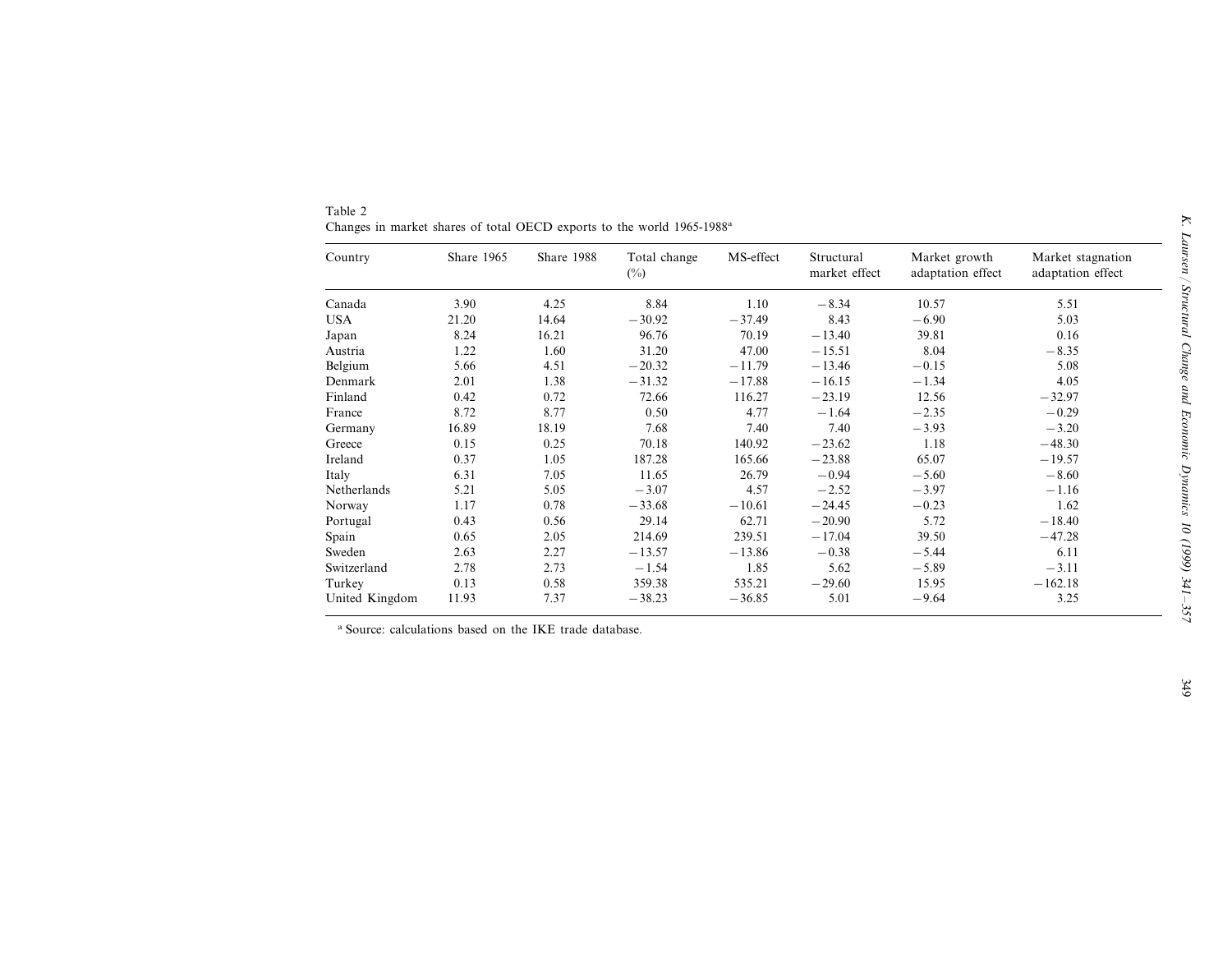the Japanese specialisation in terms of exports in 1965, which offered relatively low levels of market opportunities in the period 1965–1988. Thus, already early on Japan was specialised in the technologies, which grew above the average in the period 1965–1988. Both with regard to adjustment into sectors offering high levels of technological opportunity and especially with regard to the active movement into sectors offering high levels of market opportunity, Japan has done extraordinarily well, since e.g. the 'market growth adaptation effect' made up 40% of the increase in export market shares of 97% (from a relatively high level). Thus, it would seem that Japan has had a strong ability to adjust to changes in opportunities in both trade and technology. This finding is in line with the observations of Freeman (1988), who furthermore argues that social and institutional changes played a major role in this context.

To sum up this sub-section, it can be said that some support was found for the 'specialisation-based trade growth' hypothesis at the descriptive level, as the OECD catching up countries have adapted their specialisation patterns towards sectors offering both higher market opportunities, as well as towards higher technological opportunities. However, in order to obtain more firm conclusions, a more general test of the hypothesis is performed in the next sub-section.

### 3.3. The role of technological opportunity in competitiveness

This sub-section is going to apply some of the SD effects from the previous sub-section as explanatory variables (as well as other variables) in regression analysis, in attempting to explain market share dynamics. In order to reach conclusions, an empirical model of the determinants of growth of aggregate market shares will be tested. The model to be tested is:

$$
\hat{x}_j = k_j + c_j \text{TL}_j + d_j \text{DUS}_j + a_j \text{U}\hat{\text{LC}}_j + b_j \text{TT}\hat{\text{G}}_j + e_j \text{S}\hat{\text{ME}}_j + f_j \text{S}\hat{\text{TE}}_j + g_j \text{T}\hat{\text{G}}\text{AE}_j + \varepsilon_j
$$
\n(4)

The dependent variable is the growth of aggregate market shares across countries. The independent variables are: a proxy of the technological level of a country, relative to the world leader (TL); a dummy for the US (DUS); growth in unit labour costs (ULC); the investment–output ratio (INV, a proxy for changes in the capital stock); a proxy for the growth of general technological activity (TTG); a proxy for the effect of structural change in world demand (SME, i.e. the structural market effect from Table 2); a proxy for the effect of change in technological opportunity (STE, i.e. the structural technology effect from Table 3); and, finally, a proxy for the ability of countries to move into sectors with above average growth in technological opportunities (TGAE, i.e. the technology growth adaptation effect from Table 3).

The observations from the three sub-periods (1965–1973, 1973–1979 and 1979– 1988) are pooled. Since some of the additional variables are not available for Turkey and Portugal, these countries are excluded in the present part of the analysis. Since data (export data) are only missing for Australia in 1965 only, Australia was included. The unit labour costs, investment, GDP and population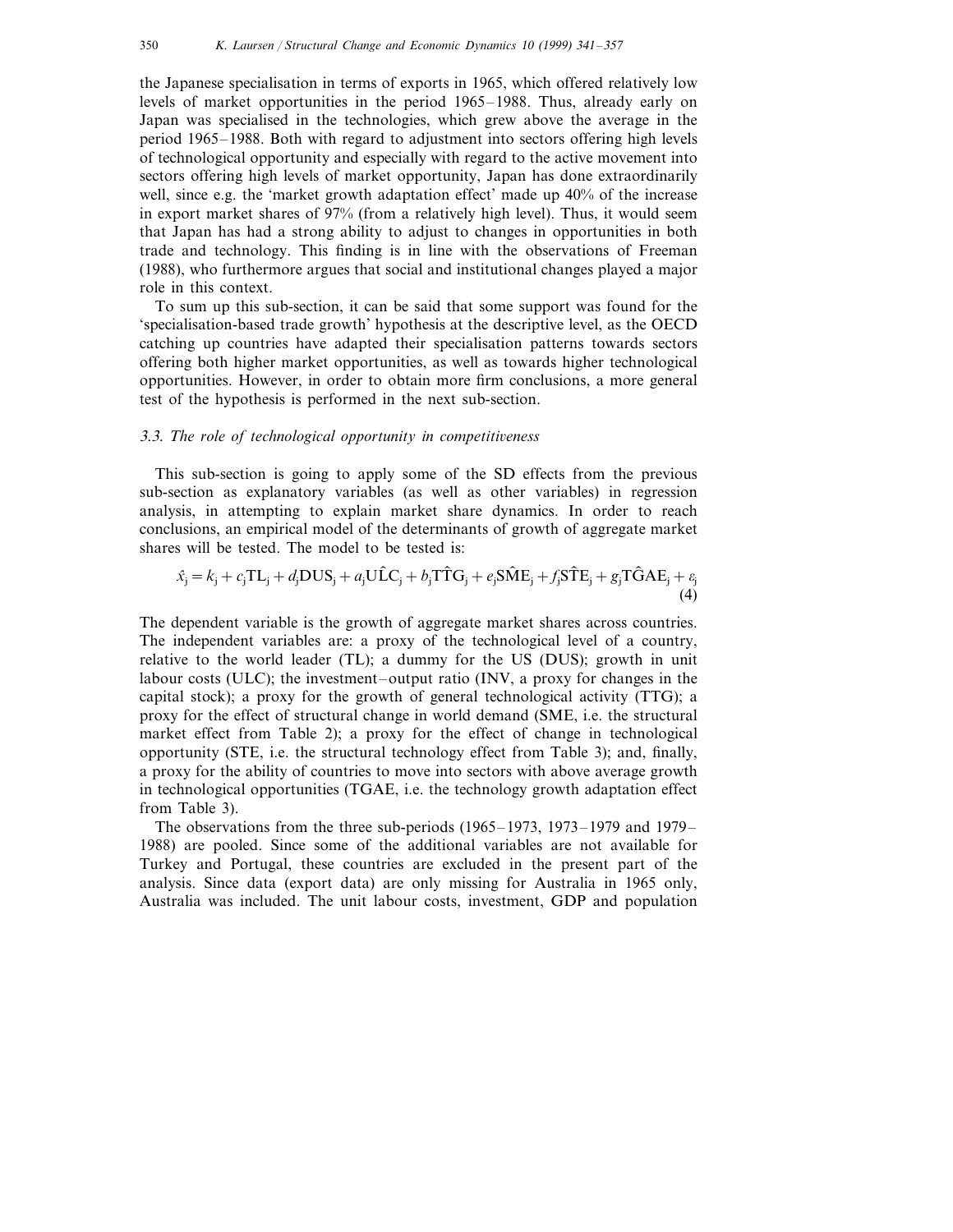| Country        | Share 1965 | Share 1988 | Total Change<br>$(\%)$ | TS-effect | Structural tech-<br>nology effect | Techonology growth<br>adaptation effect | Technology stagnation<br>adaptation effect |
|----------------|------------|------------|------------------------|-----------|-----------------------------------|-----------------------------------------|--------------------------------------------|
| Canada         | 1.28       | 1.76       | 37.95                  | 46.65     | $-5.75$                           | 4.85                                    | $-7.80$                                    |
| <b>USA</b>     | 79.87      | 51.32      | $-35.74$               | $-35.70$  | 0.06                              | $-4.83$                                 | 4.72                                       |
| Japan          | 1.28       | 20.78      | 1523.27                | 1412.04   | 8.00                              | 252.01                                  | $-148.77$                                  |
| Austria        | 0.20       | 0.44       | 114.17                 | 138.11    | 0.89                              | 2.66                                    | $-27.49$                                   |
| Belgium        | 0.27       | 0.37       | 34.72                  | 37.37     | 6.32                              | $-1.18$                                 | $-7.80$                                    |
| Denmark        | 0.14       | 0.24       | 70.24                  | 80.38     | $-2.11$                           | 6.10                                    | $-14.12$                                   |
| Finland        | 0.03       | 0.30       | 857.71                 | 983.23    | $-10.76$                          | 69.21                                   | $-183.97$                                  |
| France         | 2.18       | 3.47       | 59.41                  | 61.23     | $-0.84$                           | 7.15                                    | $-8.12$                                    |
| Germany        | 5.52       | 9.96       | 80.42                  | 92.91     | 1.07                              | 3.35                                    | $-16.90$                                   |
| Greece         | 0.01       | 0.01       | 66.45                  | 64.03     | 8.19                              | 3.04                                    | $-8.81$                                    |
| Ireland        | 0.00       | 0.05       | 1221.44                | 1204.65   | $-16.44$                          | 171.77                                  | $-138.54$                                  |
| Italy          | 0.71       | 1.41       | 96.83                  | 108.49    | $-2.26$                           | 10.17                                   | $-19.58$                                   |
| Netherlands    | 0.82       | 1.11       | 36.03                  | 31.04     | 7.72                              | 2.39                                    | $-5.12$                                    |
| Norway         | 0.08       | 0.14       | 75.29                  | 92.20     | $-12.51$                          | 11.16                                   | $-15.57$                                   |
| Portugal       | 0.01       | 0.01       | $-8.91$                | 7.50      | $-6.73$                           | $-10.41$                                | 0.74                                       |
| Spain          | 0.06       | 0.15       | 158.26                 | 188.36    | $-5.30$                           | 12.30                                   | $-37.11$                                   |
| Sweden         | 0.86       | 1.11       | 29.04                  | 42.05     | $-5.42$                           | 0.74                                    | $-8.33$                                    |
| Switzerland    | 1.51       | 1.70       | 12.52                  | 19.63     | $-2.53$                           | 0.37                                    | $-4.95$                                    |
| Turkey         | 0.00       | 0.01       | 361.74                 | 263.99    | $-10.36$                          | 106.72                                  | 1.38                                       |
| United Kingdom | 4.24       | 3.45       | $-18.64$               | $-19.16$  | $-1.04$                           | $-1.41$                                 | 2.97                                       |

Table 3 Change in shares of world patenting in the US by country 1965-1988a

a Source: calculations based on data delivered to MERIT by the US Department of Commerce, Patent and Trademark Office.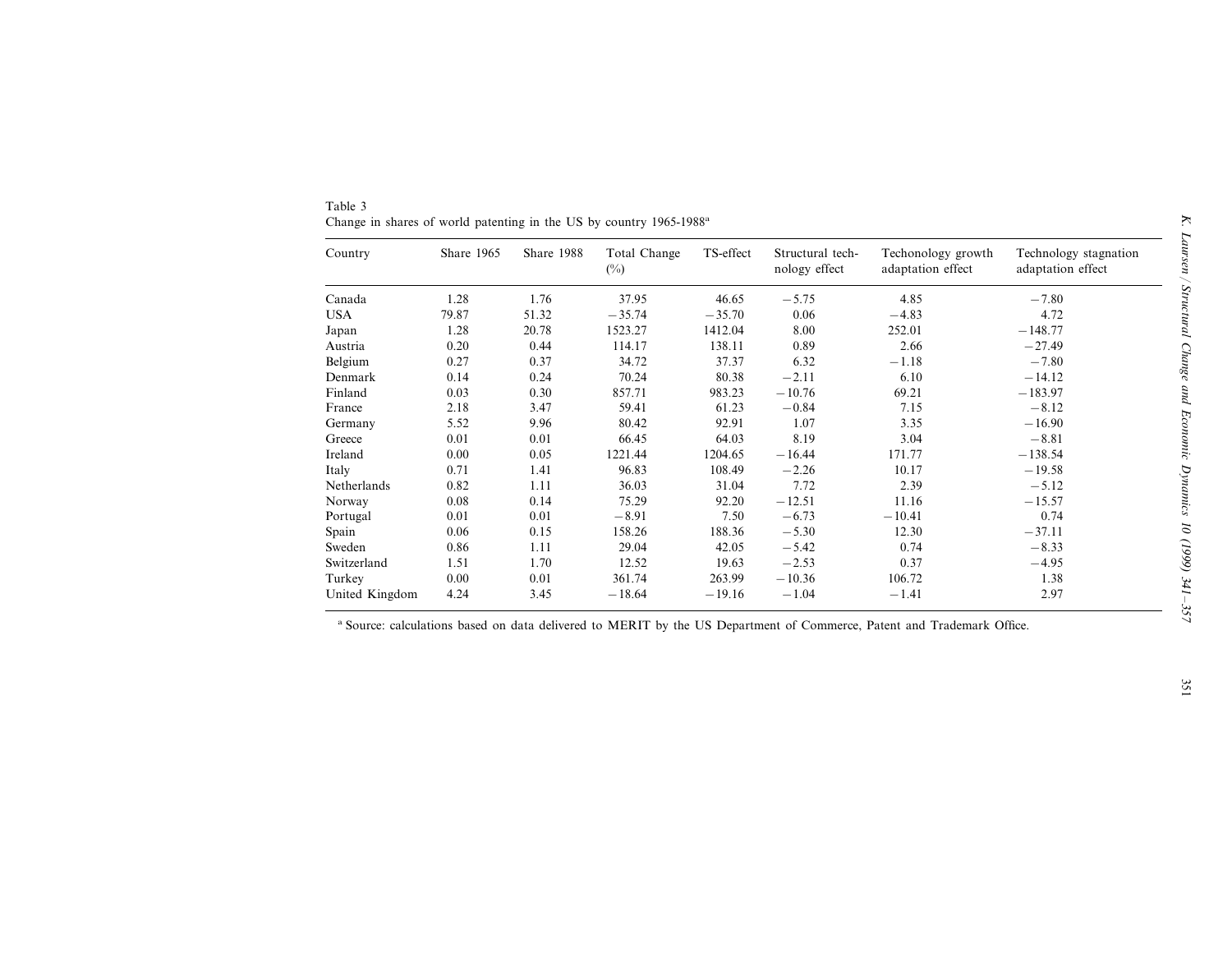data have been taken from OECD Economic Outlook and Reference Supplement (No. 59). The growth in unit labour costs is expressed as annual growth rates. Both the growth of unit labour cost variable and the investment variable are expressed in relation to the average values of the 19 countries for each period. This procedure has been followed, since the export variable is expressed in relation to the total (as shares).

The TL variable is constructed in order to pick up effects related to catching-up (see Verspagen, 1993, for a discussion of theories of catch-up). The variable is analogous to a variable used by Fagerberg (1988). Following Fagerberg, the variable is calculated as per capita patenting activity in the US, divided by the highest value found in the sample in each period, adjusted for the degree of openness of the economy.7 Thus, the variable varies between 1 (the country at the world's technological frontier in the initial year) and 0 (a hypothetical country with no technological activity in the initial year). However, Fagerberg used a synthetic mix of the R&D measure and US patent data. But since the weight of the measures is somewhat arbitrary, the patent measure was chosen on its own. Because it is expected that US firms have relatively many patents due to a 'home-market' effect, a dummy for the US is included in the regressions (DUS). The investment variable is used as a proxy of the growth of 'physical production equipment, transport equipment and infrastructure', in the same manner as done by Fagerberg (1988).

If the empirical model is related to the theoretical discussion found in Section 2, the variables ULC, INV and TTG can be said to represent the 'resource-based explanations', while SME, STE and TGAE represent aspects of the 'specialisationbased' hypothesis.

Concerning the signs of the variables, the sign of the catch-up variable, the sign of the dummy for the US, as well as the sign of the unit labour cost measure are expected to be negative. Nevertheless, the labour cost measure deserves a brief discussion. From a production cost perspective, one would expect high wage costs to lead to low competitiveness. Regardless, high growth in wage costs might also reflect highly growing skill levels, so that low growth of wages imply low growth in levels of skills. Thus, in some sectors with high-skill requirements, the sign might be positive. However, as the estimated model is a macro model, a negative sign is expected. The other variables are expected to have positive signs.

The results of the regressions are displayed in Table 4. Specification tests are reported at the bottom of the table. Using the Chow test, the null hypothesis of no structural change (across the three time periods included) cannot be rejected at the 1% level. For what concerns normality of the error terms, the null hypothesis of normality cannot be rejected at any reasonable level, using the Jarque–Bera test. The estimations are heteroscedasticity consistent (using the White estimator).

The catching-up variable has got the expected sign, but is also insignificant, as is the dummy for the US. The estimate of the growth of unit labour costs has got the expected sign, but is not significant. This observation might be due to the fact that

<sup>&</sup>lt;sup>7</sup> Whether one adjusts for the degree of openness of the economies did not make any significant difference in the estimations.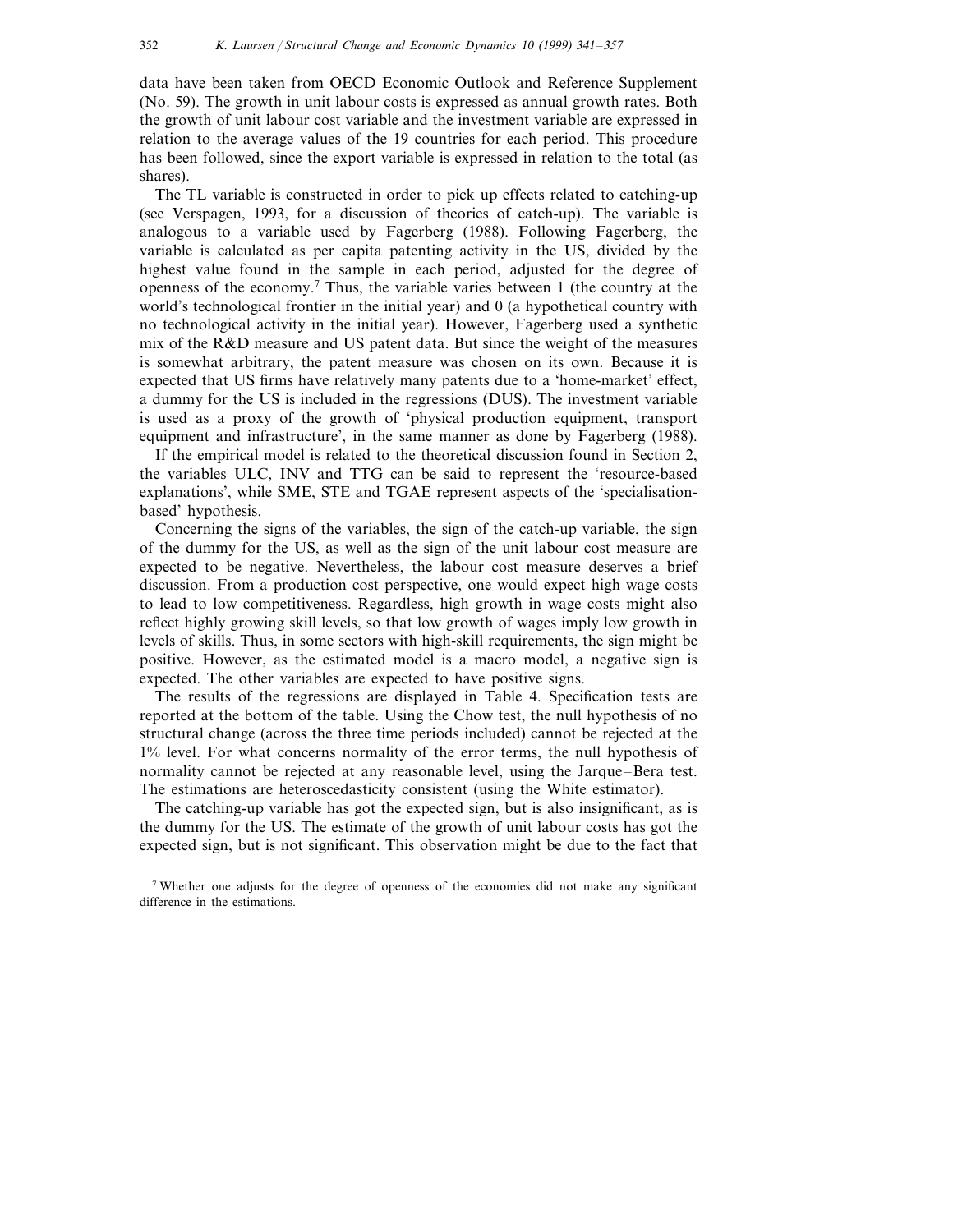|                       | Model (i) $R^2 = 0.38$ (0.29) |            | Model (ii) $R^2 = 0.38$ (0.29) |            |  |
|-----------------------|-------------------------------|------------|--------------------------------|------------|--|
| Variable <sup>b</sup> | Estimate                      | $P$ -value | Estimate                       | $P$ -value |  |
| $\boldsymbol{k}$      | $-1.49$                       | 0.8724     | $-2.09$                        | 0.8192     |  |
| <b>ULC</b>            | $-0.12$                       | 0.2390     | $-0.10$                        | 0.2876     |  |
| <b>INV</b>            | 0.24                          | 0.0031     | 0.06                           | 0.0018     |  |
| TL                    | $-39.63$                      | 0.3852     | 36.96                          | 0.4423     |  |
| <b>DUS</b>            | 21.17                         | 0.6007     | 62.36                          | 0.6759     |  |
| <b>SME</b>            | 1.56                          | 0.0239     | 1.62                           | 0.0187     |  |
| <b>STE</b>            | 1.44                          | 0.1085     | 1.00                           | 0.0778     |  |
| <b>TGAE</b>           | 1.30                          | 0.0000     |                                |            |  |
| <b>TTG</b>            |                               |            | 0.08                           | 0.0000     |  |
| Chow test             |                               | 0.0299     |                                | 0.0276     |  |
| Jarque–Bera test      |                               | 0.3210     |                                | 0.8089     |  |

Table 4 Regression results for the impact technological opportunity on aggregate trade performance  $(n=57)^{a}$ 

 $A$ djusted  $R^2$  in brackets.

<sup>b</sup> ULC, growth in unit labour costs; relative to the average; INV, Investment-output ratio; relative to the average; TL, technological level of a country, relative to the world leader; DUS, dummy for the US; SME, structural market effect; STE, structural technology effect; TGAE, technology growth adaptation effect; TTG, total technology growth.

the model estimated in this paper is of a long-term nature, while price factors, such as ULC, might be more important in the shorter run. Significant at the 1% level, is the proxy for the growth of 'physical production equipment, transport equipment and infrastructure' (INV).

The demand variable, i.e. the measure of being specialised (initially) in the fastest growing sectors in terms of exports, is significant. Out of the 'technological opportunity variables' only the technology adaptation growth effect is significant at the 1% level, whereas the variable reflecting the effect of being initially specialised in sectors offering above average technological opportunity (STE) is insignificant. Thus, it can be concluded that it appears to be more important for countries to actively move into sectors offering above average technological opportunity, rather than being 'fortunately' specialised initially.

It would have been desirable to have included a proxy for the total growth of technological activity in a country in the model, as well as the variables capturing technological opportunity. However, due to problems of multicollinearity, the total growth of technological activity (TTG) could not be included in the same model as the technology growth adaptation effect (TGAE). Hence, an additional model has been estimated (model (ii)), including the TTG variable instead of the TGAE variable. However, the two models fair equally well, and the TGAE and the TTG variables are both significant at the 1% level.

Given these findings, some support has been found for the 'specialisation-based trade growth' hypothesis, since the market opportunity variable was significant, as was the technology growth adaptation effect. But while the finding of this paper is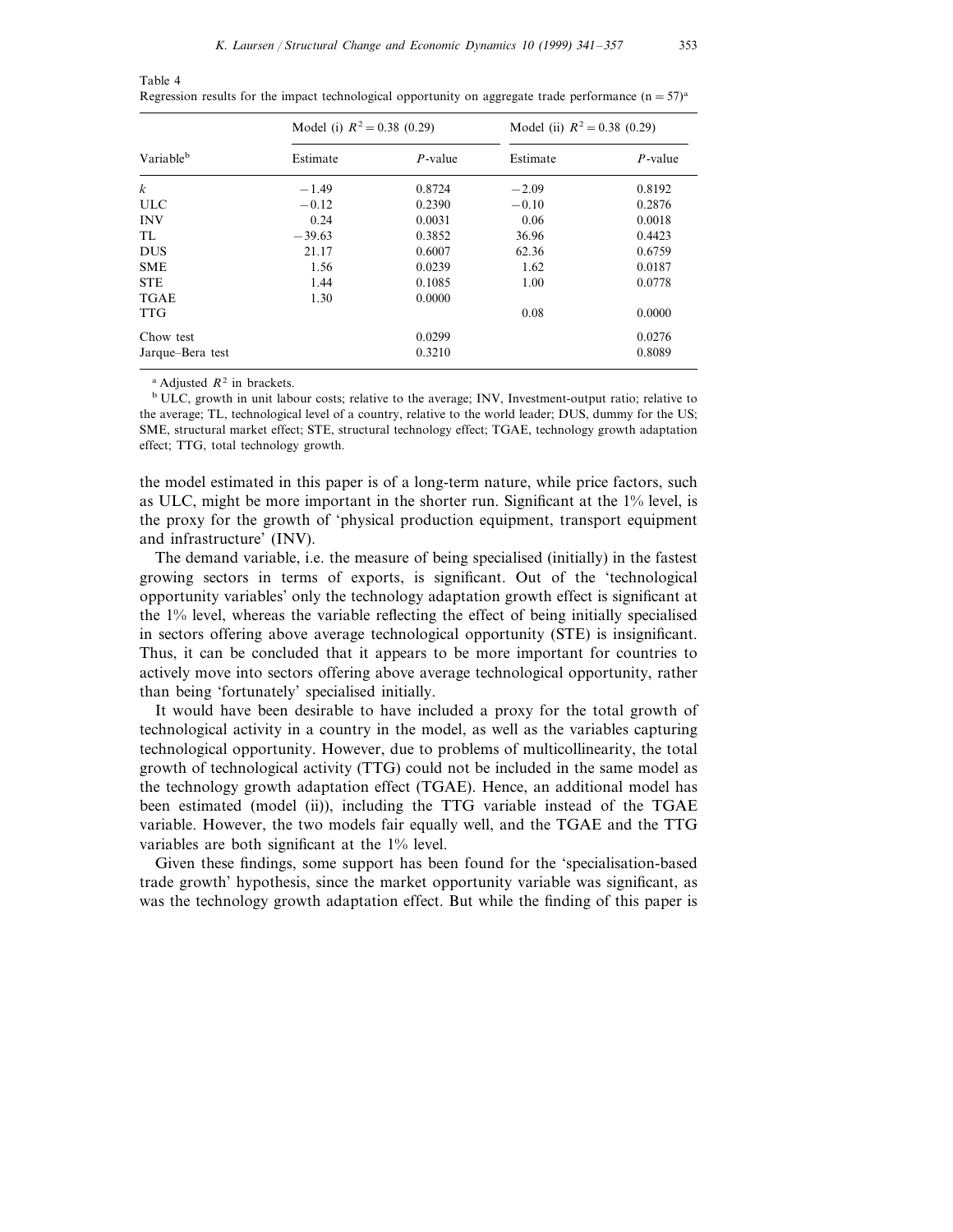that the level of exports is not only determined by the resources of countries, the single minded specialisation-based trade growth approach only found limited support, given the insignificant parameter of the variable reflecting initial specialisation in fast growing technologies (STE). Hence, the finding is call developments in theory, dealing in a more satisfactory way with the *dynamics* of technological opportunity, and its effect on trade growth.

## **4. Some conclusions**

The aim of the paper was to assess the impact of differences in technological opportunity among sectors upon trade growth at the country level. A number of theoretical approaches were combined into a framework, stressing the importance of technological specialisation for trade growth, under the label 'specialisationbased trade growth'. This framework was contrasted with the more conventional resource-based trade growth view, in which only countries' resources (endowments or technology) matter for trade growth.

Concerning the dynamics of trade performance per se, 'catching up' countries (Japan, Austria, Finland, Greece, Ireland, Italy, Portugal, Spain and Turkey) have experienced high levels of growth rates in terms of aggregate exports. The initial (1965) sectoral specialisation of these countries have, however, had a significant negative impact on the overall export performance, since the structural market effect is negative for all these 'catch up' countries in the period 1965–1988. Likewise, most of these countries (all except Japan) have further moved into sectors offering low levels of market opportunity. In addition, it was shown that only a small group of countries have been initially specialised in sectors offering high levels of market opportunity, namely initially rich countries such as the US, Germany, Switzerland and Great Britain.

With regard to the dynamics of 'technological capabilities' per se, it can likewise be seen that most 'catching up' countries (Japan, Finland, Ireland, Spain, Austria, Italy and Turkey) have experienced very high levels of growth in terms of technology, measured as shares of US patents. At the same time, these countries generally appear to have been specialised in the 'wrong' (i.e. sectors offering lows levels of technological opportunity) sectors in 1965.

Based on a regression analysis of the determinants of growth of country export market shares, some support was found for the specialisation-based growth hypothesis, as there is a significant relationship between growth rates in trade performance and the individual country's ability to move into (faster than average) technological sectors, offering above average technological opportunity. However, the results did not support a hypothesis stating the importance of trade growth being specialised in the fastest growing technological sectors initially.

Finally, it should be pointed out that the present paper (as most other papers in this field) probably underestimates the effects of technology as a determinant of market share dynamics, as technological spill-overs from other sectors are not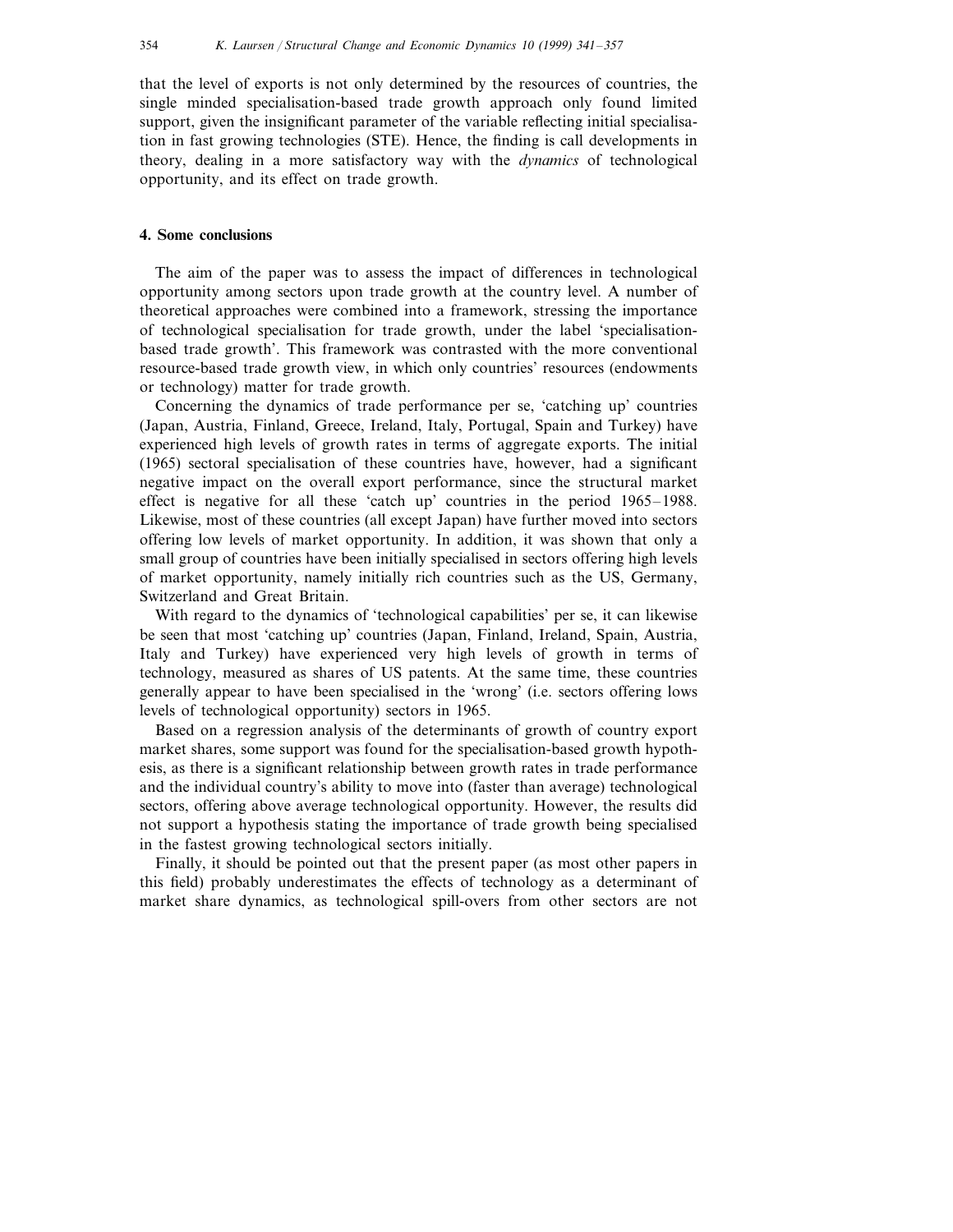included in the model. The task of including such spill-overs in the analysis of market share dynamics is an important task for future research.

## **Acknowledgements**

I wish to thank Bart Verspagen, Bent Dalum, Esben Sloth Andersen, Bengt-Åke Lundvall and two anonymous referees for comments made on earlier versions of this paper. The usual disclaimer applies. Financial support from the Danish Research Unit for Industrial Dynamics (DRUID) and the EU TSER project on 'Technology, Economic Integration and Social Cohesion' (TEIS) is gratefully acknowledged.

## **Appendix A. The trade and patent data applied**

The trade data are based on the taped version OECD's *Trade by Commodities*, *Series C*, which has been published annually since 1961. The OECD tapes consist of exports from and imports to 23 OECD countries. The data are delivered at their most detailed level according to the Standard International Trade Classification (SITC).

The IKE trade database at the Department of Business Studies, Aalborg University, was initiated in the early 1980s for studies of long term structural features of OECD trade. Construction of comparable time series data has been the major analytical aim from the beginning. The database contains a selection of years 1961–1992. As far as possible, the selection criterion has been 'peak years' in world trade/'average' OECD business cycles. The following years have been used in the present paper 1965, 1969, 1973, 1979, 1984 and 1988. Given the long term focus mentioned, all data have been converted from the two more recent versions of the SITC to SITC, Revision 1. In 1961–1977, the OECD reported the data in Revision 1. But in 1978–1987 the data have published according to SITC, Revision 2. The latter has been converted to the previous classification in order to construct comparable time series. From 1988 the data are published according to SITC, Revision 3.

The first step in handling the data consists of aggregating the 'raw' tapes to country matrices with 625 rows (the number of commodity groups at the 4-digit SITC, Revision 1 level) and 33 columns (23 OECD countries, the World, OECD, the Nordic countries and seven groups of non-OECD countries, including e.g. the former Soviet Union, the OPEC countries, a group of Newly Industrialised Countries). Then, several steps of checking for confidentiality clauses in the tapes, whether at the commodity or the country level. The tapes, thus, contain a large amount of so-called alphanumeric codes (instead of the usual numeric SITC codes) for which the trade information is omitted *at the given level of disaggregation*. This information is, however, included in the SITC codes at a more aggregate level.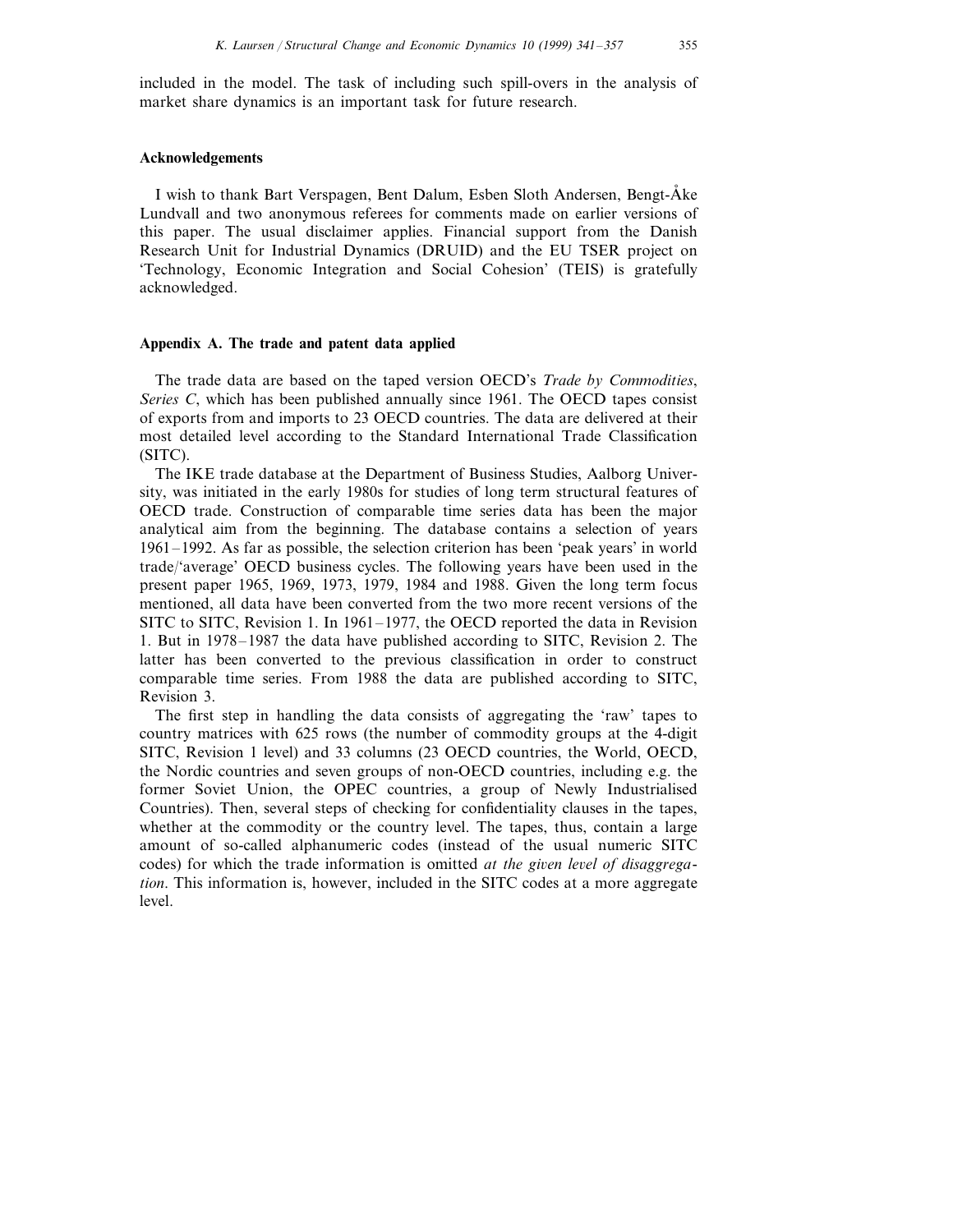The attribution of patents to countries and industrial sectors is done by the patent office. Whenever a patent is attributed to more than one, say *m* sectors, the patent is counted as 1/*m* in each of these. It was chosen to work with US patents because, rather than patent statistics from each of the national patent offices, US patents are subject to a common institutional system (novelty requirements, etc.), and moreover, the US, for most of the period under consideration, constituted the largest 'technology market' in the world.

The patent data and the trade data was matched by using the STAN Database's classification into 22 International Standard Industrial Classification sectors (ISIC, revision 2). For what concerns the patent data, no data are available for 'wood cork and furniture', 'paper and publishing', as well as for 'other manufacturing'. The trade data mentioned above has been re-classified according to the ISIC nomenclature by Bent Dalum, Bart Verspagen and the present author (see http:// www.business.auc.dk/ike/ike-attach/trade.pdf, Appendix 4, for the concordance table) into 15 sectors. Among these 15 sectors, 'chemicals' was split into 'industrial chemicals' and 'pharmaceuticals'. 'Transport' was split into 'motor vehicles', 'aerospace', and 'other transport'. In the trade data, 'refined oil' could not be detected. Hence, this sector had to be dropped. When the patent sectors and the trade sectors are matched, one ends up with the 17 industrial sectors, applied in the paper (see Table 1).

#### **References**

- Amable, B., Verspagen, B., 1995. The role of technology in market shares dynamics. Appl. Econ. 27, 197–204.
- Amendola, G., Dosi, G., Papagni, E., 1993. The dynamics of international competitiveness. Weltwirt. Arch. 129, 451–471.
- Arthur, W.B., 1989. Competing technologies increasing returns and lock-in by historical events. Econ. J. 99, 116–131.
- Bairam, E., 1988. Balance-of-payments, the Harrod foreign trade multiplier and economic growth: the European and North American experience. Appl. Econ. 20, 1635–1642.
- Cantwell, J., Andersen, B., 1996. A statistical analysis of corporate technological leadership historically. Econ. Innov. New Technol. 4, 211–234.
- Dalum, B., Laursen, K., Villumsen, G., 1998. Structural change in OECD export specialisation patterns: de-specialisation and 'stickiness'. Int. Rev. Appl. Econ. 12, 447–467.
- David, P.A., 1985. Clio and the Economics of QWERTY. Am. Econ. Rev. Pap. Proc. 75, 332–337.
- Dosi, G., Fabiani, S., Aversi, R., Meacci, M., 1994. The dynamics of international differentiation: a multi-country evolutionary model. Industrial Corp. Chang. 3, 225–241.
- Dosi, G., Pavitt, K.L.R., Soete, L.L.G., 1990. The Economics of Technical Change and International Trade. Harvester Wheatsheaf, Hemel, Hempstead.
- Fagerberg, J., 1987. A technology gap approach to why growth rates differ. Res. Policy 16, 87–99.

Fagerberg, J., 1988. International competitiveness. Econ. J. 98, 355–374.

- Fagerberg, J., Sollie, G., 1987. The method of constant-market-shares analysis reconsidered. Appl. Econ. 19, 1571–1585.
- Freeman, C., 1988. Japan: a new national system of innovation? In: Dosi, G., et al. (Eds.), Technical Change and Economic Theory. Pinter Publishers, London.
- Grossman, G.M., Helpman, E., 1991. Innovation and Growth in the Global Economy. MIT Press, Cambridge, Massachusetts.